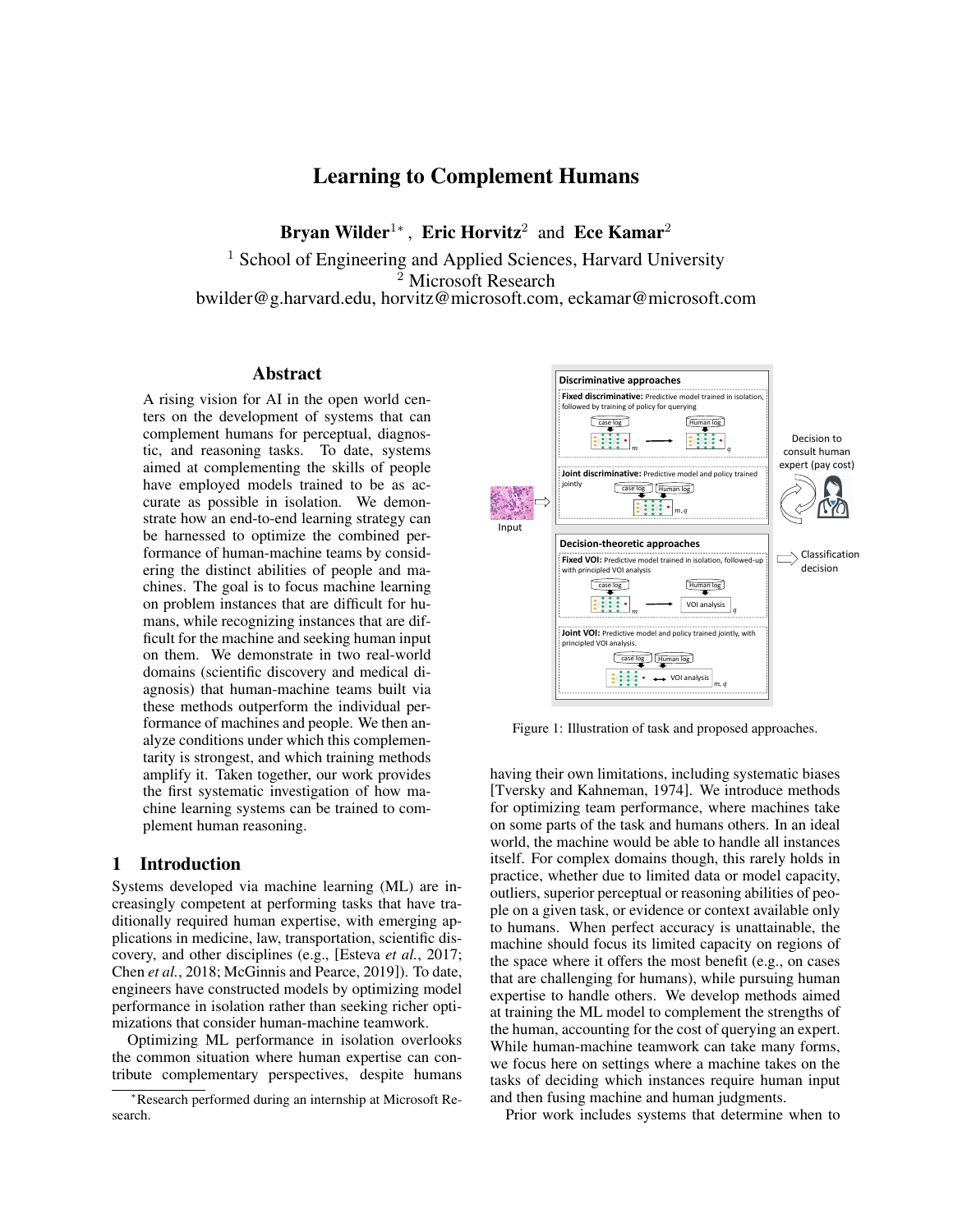consult humans [\[Horvitz and Paek, 2007;](#page-6-2) [Kamar](#page-6-3) *et al.*, [2012;](#page-6-3) Raghu *et al.*[, 2019\]](#page-7-2). However, the predictive models are still trained to maximize their own, solitary performance, rather than to leverage the distinctive strengths of machines and humans. The latter requires a shift in the learning objective so as to optimize team performance via instance-sensitive decisions about when to seek human input. To our knowledge, the methods we present are the first to optimize human-AI teams by jointly training ML systems together with policies for allocating tasks to human experts versus machines. We make four contributions:

First, we propose a family of approaches to training an ML system for human-machine complementarity as schematized in Figure [1.](#page-0-0) The run-time system combines machine predictions with human input, which may come at additional cost. During training, we use logged human responses to the task to simulate queries to a human. We study both *discriminative* and *decision-theoretic* approaches to optimizing model performance, taking the complementarity of humans and machines into consideration. A baseline approach in either family would first construct an ML model to predict the answer to a given task and then build a policy for deciding when to query the human, taking the predictive model as fixed. We introduce the first generic procedures that operate endto-end, focused on team performance. With these approaches, we jointly optimize the predictive model and the query policy for team performance, accounting for human-machine complementarities. In the discriminative setting, we introduce a combined loss function that uses a soft relaxation of the query policy for training, along with a technique for making discrete query decisions at run time. In the decision-theoretic setting, we introduce a differentiable surrogate for value of information (VOI) calculations, which allows joint training of the predictive model and the VOI-based query policy through backpropagation. In both cases, joint training focuses the predictive model on instances where the human will not be queried, amplifying complementarity.

Second, we demonstrate the benefits of optimizing for team performance in human-machine teams for two realworld domains of societal importance: scientific discovery (a galaxy classification task) and medical diagnosis (detection of breast cancer metastasis). Via comparative studies, we highlight the importance of guiding learning to optimize the performance of human-machine teams.

Third, we pursue experimental insights about when and how complementarity-focused training provides benefits. We find evidence for two conclusions: First, training for complementarity is most important when the ML model has limited capacity, forcing it to pick parts of the task to focus on. This suggests that an emphasis on team performance is particularly necessary for difficult tasks that machines cannot perfectly master on their own. Second, training for complementarity has larger benefits when there is an asymmetric cost to errors (e.g., false negatives are more costly than false positives). The need to prioritize among potential errors increases the returns of optimizing for team utility.

Fourth, we analyze how our methods distribute instances to the human and machine and how these allocations reflect differences in relative capabilities. We find that humans and machines may make qualitatively different kinds of errors. Moreover, the errors made by the ML model change under joint training as the model places more emphasis on instances that are difficult for humans. Via joint training, human and machine errors become different in structured ways that can be leveraged by the methods to improve team performance.

# Related Work

Previous work shows that human-machine teams can be more effective than either individually [\[Horvitz and](#page-6-2) [Paek, 2007;](#page-6-2) [Kamar](#page-6-3) *et al.*, 2012], including for medical domains [Wang *et al.*[, 2016;](#page-7-3) Raghu *et al.*[, 2019\]](#page-7-2). However, in some others[Tan *et al.*[, 2018;](#page-7-4) Zhang *et al.*[, 2020\]](#page-7-5), potential complementarity has been difficult to leverage.

Sharing our motivation for developing techniques that harness human-machine complementarity, the work by [\[Raghu](#page-7-2) *et al.*, 2019] and [De *et al.*[, 2020\]](#page-6-4) study when a model should outsource a given instance to a human. [\[Raghu](#page-7-2) *et al.*, 2019] is most closely related to our fixed decision-theoretic algorithm; their approach considers predictive variance for the human and machine at each point to allocate human effort. However, the ML model is always fixed, instead of being trained for complementarity. [De *et al.*[, 2020\]](#page-6-4) propose a method to select the parameters of a ridge regression model jointly with a set of training instances to allocate to the human. Our work differs in three important ways: (i) they do not train a query policy to allocate new instances at run time, (ii) our methods apply to arbitrary differentiable models (not just ridge regression), (iii) we provide a characterization of why some methods are more or less effective at leveraging complementarity.

Other related work addresses the complementary question of designing ML models as an aid for a human who is charged with making decisions [Grgić-Hlača et *al.*[, 2019;](#page-6-5) [Green and Chen, 2019;](#page-6-6) [Hilgard](#page-6-7) *et al.*, 2019; Lage *et al.*[, 2018\]](#page-7-6). Some of this work emphasizes the need for ML models to account for human reasoning, in particular for humans to learn when to trust the ML model [Bansal *et al.*[, 2019a;](#page-6-8) Bansal *et al.*[, 2019b\]](#page-6-9), but does not optimize the model for complementarity. We focus on cases were the ML system decides which instances require human input.

# 2 Problem Formulation

We formalize the problem of optimizing human-AI teamwork for predictive tasks. We start with the standard supervised learning setting, predicting labels  $y \in \mathcal{Y}$  from features  $x \in \mathcal{X}$ . We focus on multiclass classification, where  $Y$  is a discrete set, but our methods apply to regression with minor modifications. As is typical, we train a model m with parameters  $\theta$ , which produces a prediction  $\hat{y} = m_{\theta}(x)$ . The difference is that each instance may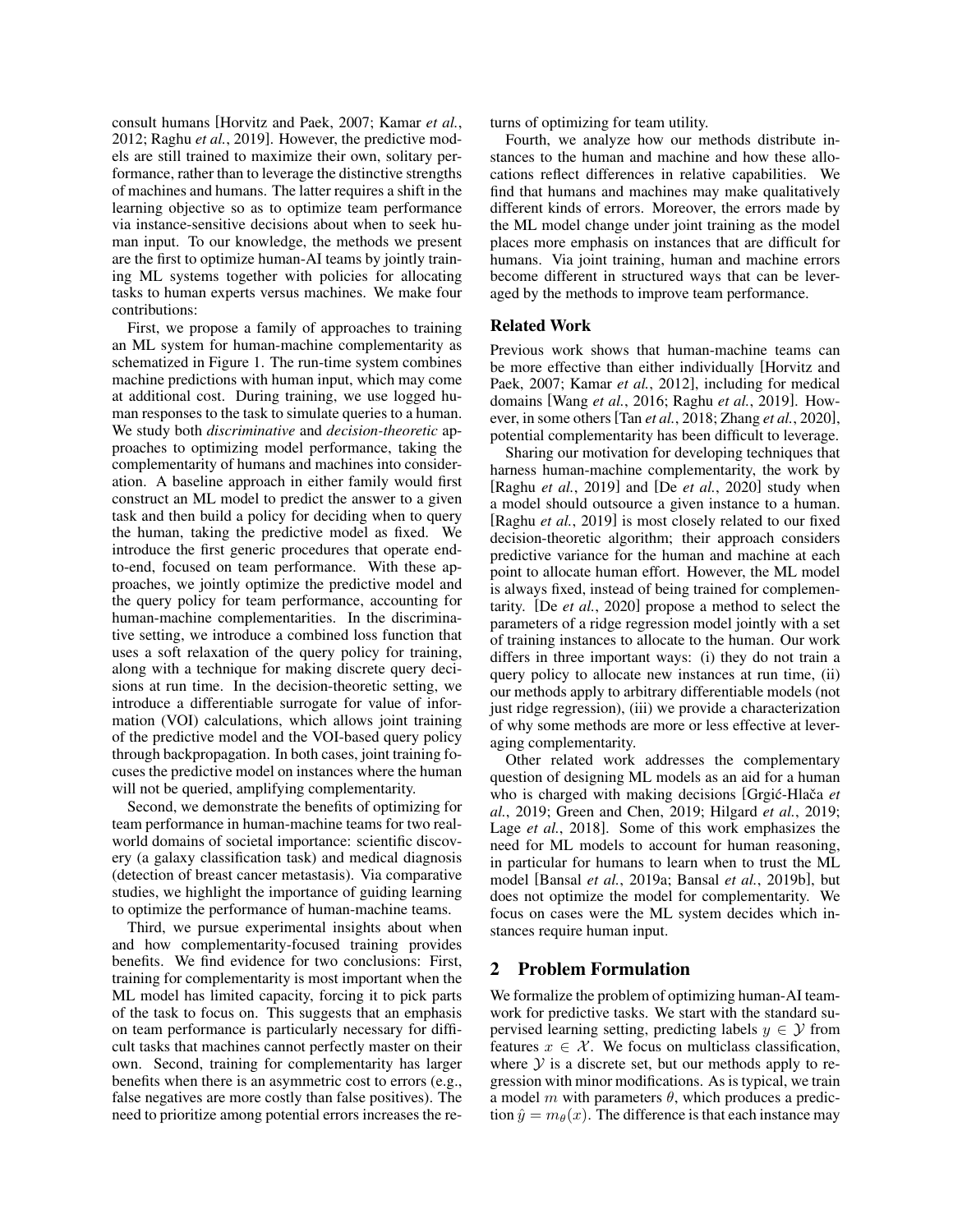also be labeled by a human. Our training data contains instances  $\{(x, y, h)\}_1^N \sim P$  where  $h \in \overline{\mathcal{Y}}$  is a human's prediction and  $P$  is an (unknown) joint distribution. The machine must decide, for each instance, whether to predict on its own or first consult a human expert.

Specifically, the machine learning model first sees  $x$ and then decides whether to pay a cost  $c$  to observe  $h$ .  $q_{\theta}(x)$  denotes the query policy, which outputs 1 when the human is queried and 0 otherwise. The model makes a prediction  $\hat{y}$ , which may depend on h if  $q_{\theta}(x) = 1$ . The team's utility is  $u(y, \hat{y})$  if the human is not queried, and  $u(y, \hat{y}) - c$  if they are. One choice for the utility is  $u(y, \hat{y}) = 1[y = \hat{y}]$  (predictive accuracy), but our framework extends easily to asymmetric weightings of different errors. We aim to maximize out-of-sample utility,

$$
\mathbb{E}_{(x,y,h)\sim P}\left[q_{\theta}(x)\left(u(y,m_{\theta}(x,h))-c\right)\right] + (1-q_{\theta}(x))\left(u(y,m_{\theta}(x))\right)\right].
$$
\n(1)

The first term gives the team utility when the human is queried, and the second when they are not. Conventional supervised learning targets only the second term; our formulation includes the query decision, and the impact of the additional information provided by the human, on the team's overall accuracy.

# 3 Approach

A standard approach to optimizing for human-machine teamwork would first train the model in isolation m to predict the labels  $y$  given  $x$ . Then,  $m$  is taken as fixed when constructing the query policy  $q$  (as, e.g., in [\[Raghu](#page-7-2) *et al.*[, 2019\]](#page-7-2)). We propose an alternate approach: joint training that considers explicitly the relative strengths of the human and machine. We introduce methods for both discriminative and decision-theoretic approaches, and now introduce each family in more detail.

## 3.1 Discriminative Approaches

Discriminative approaches learn functions for  $m$  and  $q$ which directly map from features to decisions, without building intermediate probabilistic models for the different components of the system. We first introduce a baseline "fixed" method for training a discriminative system and then propose a means to jointly train the model and query policy together for complementarity with people.

#### Fixed Discriminative Approach

Traditional *fixed discriminative* approaches train a model  $m$  in isolation to perform the task, making the assumption that there is no ability to query the human. That is, we train m to optimize  $\mathbb{E}_{(x,y)\sim P}[u(y, m_{\theta}(x))]$  using any number of well-established methods. Then, taking  $m$  as fixed, we construct a query policy  $q$  by optimizing Equation [1.](#page-2-0)

#### Joint Discriminative Approach

In distinction to the fixed approach, we present a *joint discriminative* method that trains the ML model  $m_\theta$  endto-end with the query policy  $q_\theta$  so that  $m_\theta$  can prioritize instances allocated by  $q_{\theta}$  to the machine. The goal is to optimize a training surrogate for the team utility in Equation [1.](#page-2-0) In the notation,  $m_{\theta}(x)$  denotes the distribution over classes output by the model, and  $h$  gives the one-hot encoding of the human responses.

We propose a differentiable surrogate for Equation [1,](#page-2-0) which can be optimized via stochastic gradient descent whenever the models are themselves differentiable (e.g., neural networks). During training, we will allow  $q_{\theta}(x)$ to take continuous values. This soft relaxation both ensures differentiability and speeds learning by propagating gradient information for both cases (querying and not querying). The most direct relaxation for Equation [1](#page-2-0) is

<span id="page-2-0"></span>
$$
q_{\theta}(x)\ell(y,m_{\theta}(x,h)) + (1-q_{\theta}(x))\ell(y,m_{\theta}(x)) + cq_{\theta}(x)
$$

where  $\ell$  is any standard loss, which may be weighted to capture asymmetries in the utility  $u$ . This replaces the potentially discontinuous  $u$  with a differentiable loss  $\ell$  defined on soft predictions (probability distributions), along with a penalty scaling  $c$  by the query probability  $q_{\theta}(x)$ . In experiments, this direct relaxation often produced unstable training; intuitively, the predictions and query policy may be spiky in some regions, giving a rapidly changing training signal. The loss we use is

$$
\ell(y, q_{\theta}(x)m_{\theta}(x, h) + (1 - q_{\theta}(x))m_{\theta}(x)) + cq_{\theta}(x)
$$

which measures the loss of a fractional prediction that combines the human and machine outputs. The combination tends to behave more smoothly, enabling better training. A key feature of this loss is that it allows the predictions  $m_{\theta}(x)$  to focus on instances that rely heavily on the machine. If  $q_{\theta}(x)$  for some x is close to 1, then the loss for x depends only weakly on  $m_\theta(x)$ , incentivizing  $m$  to focus on instances where  $q$  is lower instead.

When the human is queried, the general formulation allows  $m_{\theta}(x, h)$  to output a prediction different than the human response h. However, we observe stronger empirical performance using the simplification  $m_\theta(x, h) = h$ (though training a separate model for  $m_\theta(x, h)$  results in similar qualitative conclusions). Intuitively, often the correct decision after querying is to output  $h$ , and including a separate model only adds unnecessary parameters.

For this simplified formalization, we introduce the following run-time query policy: we need a way of converting the fractional  $q$  to a 0 or 1 decision (whether to actually query the human). In an idealized setting where the human label was free, the run-time prediction would be  $\arg \max (q_{\theta}(x)h + (1 - q_{\theta}(x))m_{\theta}(x))$  (i.e., the highest-probability label in the combined prediction). A naive thresholding scheme would query the human if  $q_{\theta}(x) > 0.5$  (or another fixed value). However, we can approximate the idealized prediction more closely by incorporating a measure of the ML model's confidence,  $\max(m_\theta(x))$ . Specifically, we query the human if

$$
(1 - q_{\theta}(x)) \max (m_{\theta}(x)) < q_{\theta}(x)
$$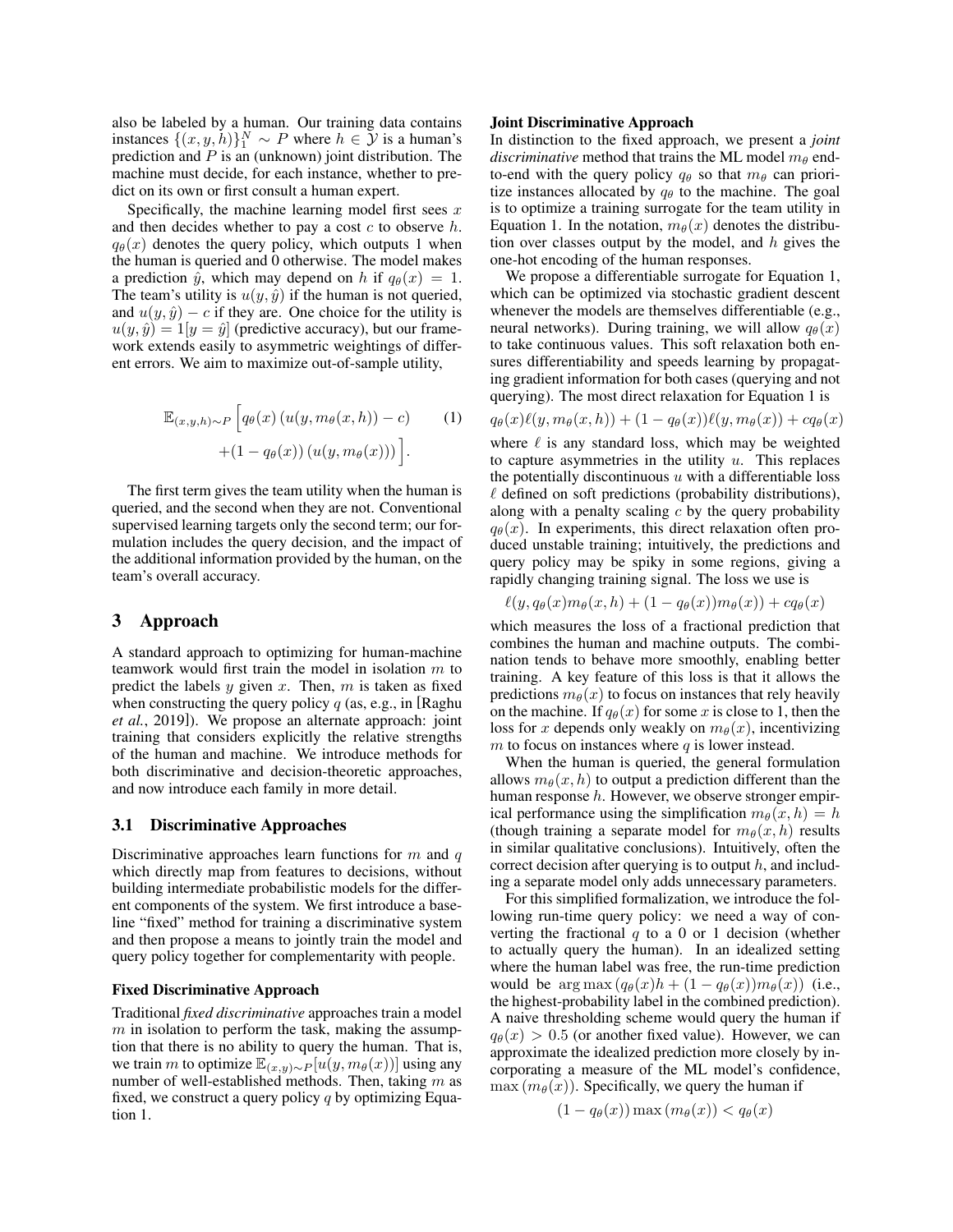which results in a query if  $q_{\theta}(x)$  is sufficiently high, *or* the model is sufficiently uncertain. More formally, when this condition holds, the idealized prediction must align with h since max  $(q_\theta(x)h) > \max((1 - q_\theta(x))m_\theta(x)).$ 

# 3.2 Decision-Theoretic Approaches

A decision-theoretic approach to human-machine teams, as described in [\[Kamar](#page-6-3) *et al.*, 2012], is to construct probabilistic models for both the ML task and the human response. This allows a follow-up step that calculates the expected value of information for querying the human.

#### Fixed Value of Information Approach

The *fixed value of information (VOI)* method trains three probabilistic models.  $p_{\alpha}(y|x)$  models the distribution of the label given the features,  $p_\beta(h|x)$ , the human response given the features, and  $p_{\gamma}(y|h, x)$ , the label given both the features and the human response.  $\alpha$ ,  $\beta$ ,  $\gamma$  are model parameters. Each model is individually trained to fit its intended target. In our implementation, we use neural networks trained via gradient descent, followed by a sigmoid calibrator trained using the Platt method [\[Platt,](#page-7-7) [1999;](#page-7-7) [Niculescu-Mizil and Caruana, 2005\]](#page-7-8). Calibration is necessary for the predicted probabilities to give meaningful expected utilities.

At execution time, we use these models to estimate the value of querying the human. The estimated expected utility of the ML model without querying the human is

$$
u_{\rm nq} = \max_{\hat{y} \in \mathcal{Y}} \left( \sum_{y \in \mathcal{Y}} p_{\alpha}(y|x) u(\hat{y}, y) \right)
$$

i.e., the value of the prediction with highest expected utility according to  $p_{\alpha}(y|x)$ . Before querying the human, we cannot know the value of  $h$  and hence the postquery distribution  $p_{\gamma}(y|x, h)$  is also unknown. However, we can estimate the expected utility by averaging over  $p_\beta(h|x)$ ,

$$
u_{\mathbf{q}} = \mathbb{E}_{h \sim p_{\beta}(h|x)} \left[ \max_{\hat{y} \in \mathcal{Y}} \left( \sum_{y \in \mathcal{Y}} p_{\gamma}(y|x, h) u(\hat{y}, y) \right) \right] - c
$$

and then query the human whenever  $u_q > u_{nq}$ .

#### Joint Value of Information Approach

We propose a new decision-theoretic method, which we refer to as a *joint VOI* approach, that optimizes the utility of the combined system end-to-end, instead of training the best probabilistic model for each individual component. Retaining the structure of the fixed VOI system can be viewed as an inductive bias which allows the model to start from well-founded probabilistic reasoning and then to be fine-tuned for complementarity. To benefit from this inductive bias, we instantiate each of the probabilistic models  $p_{\alpha}, p_{\beta}$ , and  $p_{\gamma}$  with a neural network followed by a Platt calibration layer, just like the fixed VOI approach. However, with joint VOI all of the neural network parameters are trained together via an end-to-end

#### <span id="page-3-0"></span>Algorithm 1 Joint VOI training

|     | 1: for $T$ iterations do                                                                                                                                                                                                           |
|-----|------------------------------------------------------------------------------------------------------------------------------------------------------------------------------------------------------------------------------------|
| 2:  | Sample a minibatch $B \subseteq  n $                                                                                                                                                                                               |
| 3:  | for $i \in B$ do                                                                                                                                                                                                                   |
| 4:  | for $\hat{y} \in \mathcal{Y}$ do                                                                                                                                                                                                   |
| 5:  | $u_{\rm nq}(\hat{y}) = \sum_{y \in \mathcal{Y}} p_{\alpha}(y x_i) u(\hat{y}, y)$                                                                                                                                                   |
| 6:  | end for                                                                                                                                                                                                                            |
| 7:  | $u_{\text{nq}} = \sum_{\hat{y} \in \mathcal{Y}} \frac{u_{\text{nq}}(\hat{y}) \exp(u_{\text{nq}}(\hat{y}))}{\sum_{y' \in \mathcal{Y}} \exp(u_{\text{nq}}(y'))}$                                                                     |
| 8:  | for $\hat{y} \in \mathcal{Y}$ do                                                                                                                                                                                                   |
| 9:  | $u_q(\hat{y},h) = \sum_{y \in \mathcal{Y}} p_{\gamma}(y x_i,h)u(\hat{y},y)$                                                                                                                                                        |
| 10: | end for                                                                                                                                                                                                                            |
| 11: | $u_{\mathfrak{q}} = \sum_{h \in \mathcal{Y}} p_{\beta}(h x) \sum_{\hat{y}} \frac{u_{\mathfrak{q}}(\hat{y},h) \exp(u_{\mathfrak{q}}(\hat{y},h))}{\sum_{\hat{y}} \sum_{\hat{y} \in \mathcal{X}} \exp(u_{\mathfrak{q}}(\hat{y}',h))}$ |
| 12: | $q = \frac{\exp(u_q)}{\exp(u_q) + \exp(u_m)}$                                                                                                                                                                                      |
| 13: | $\ell_{\text{combined}}^i = \ell(q p_{\gamma}(\cdot   x_i, h_i))$                                                                                                                                                                  |
| 14: | $+(1-q)p_{\alpha}(\cdot x_i)) + qc$                                                                                                                                                                                                |
| 15: | end for                                                                                                                                                                                                                            |
| 16: | Backpropagate $\frac{1}{ B } \sum_{i \in B} \ell_{\text{combined}}^i$                                                                                                                                                              |
| 17: | Every $t$ iterations: update calibrators                                                                                                                                                                                           |
|     | $18:$ end for                                                                                                                                                                                                                      |

loss, which is grounded in the VOI calculation. We update the calibration layer every  $t$  steps to maintain wellcalibrated probabilities.

Algorithm [1](#page-3-0) outlines joint VOI training. We optimize a surrogate for team utility via stochastic gradient descent, so each iteration first samples a minibatch of data points. For each point, we simulate a differentiable VOI calculation which draws on soft versions of the team's utility if the human were queried  $(u_q)$  and if the human were not queried  $(u_{nq})$ , along with the cost to query. Specifically, line 4 computes  $u_{nq}(\hat{y})$ , the expected utility of predicting  $\hat{y}$  (according to  $p_{\alpha}$ ) when the human is not queried. Line 5 takes a softmax over all potential  $\hat{y}$  in order to achieve a differentiable approximation to the best achievable expected utility without a query. Similarly, line 6 computes the expected utility  $u_{\alpha}(\hat{y}, h)$ of predicting  $\hat{y}$  supposing that the human was queried and responded with h. Line 7 takes a softmax over  $\hat{y}$ for each fixed  $h$  (the inner sum), and then an expectation over  $h \sim p_\beta$  (the outer sum). This approximates the expected utility of observing  $h$  and then predicting the best  $\hat{y}$  given the observation. Line 8 makes a soft query decision via a softmax over  $u_{nq}$  and  $u_q$ .

Using the output (query decision and prediction) of the differentiable VOI calculation, we compute a team loss  $\ell_{\text{combined}}$ , which uses the same form as in the joint discriminative model. We average this loss over the minibatch and backpropagate it to update the predictive models. During this process, we freeze the parameters of the calibration layers of the models. The calibration layers are updated using the Platt procedure every t steps in order to ensure that the model remains well-calibrated even under end-to-end training.

Compared to the fixed model, the joint model uses well-calibrated models to calculate the expected utility of a query. However, it encourages these models to fit most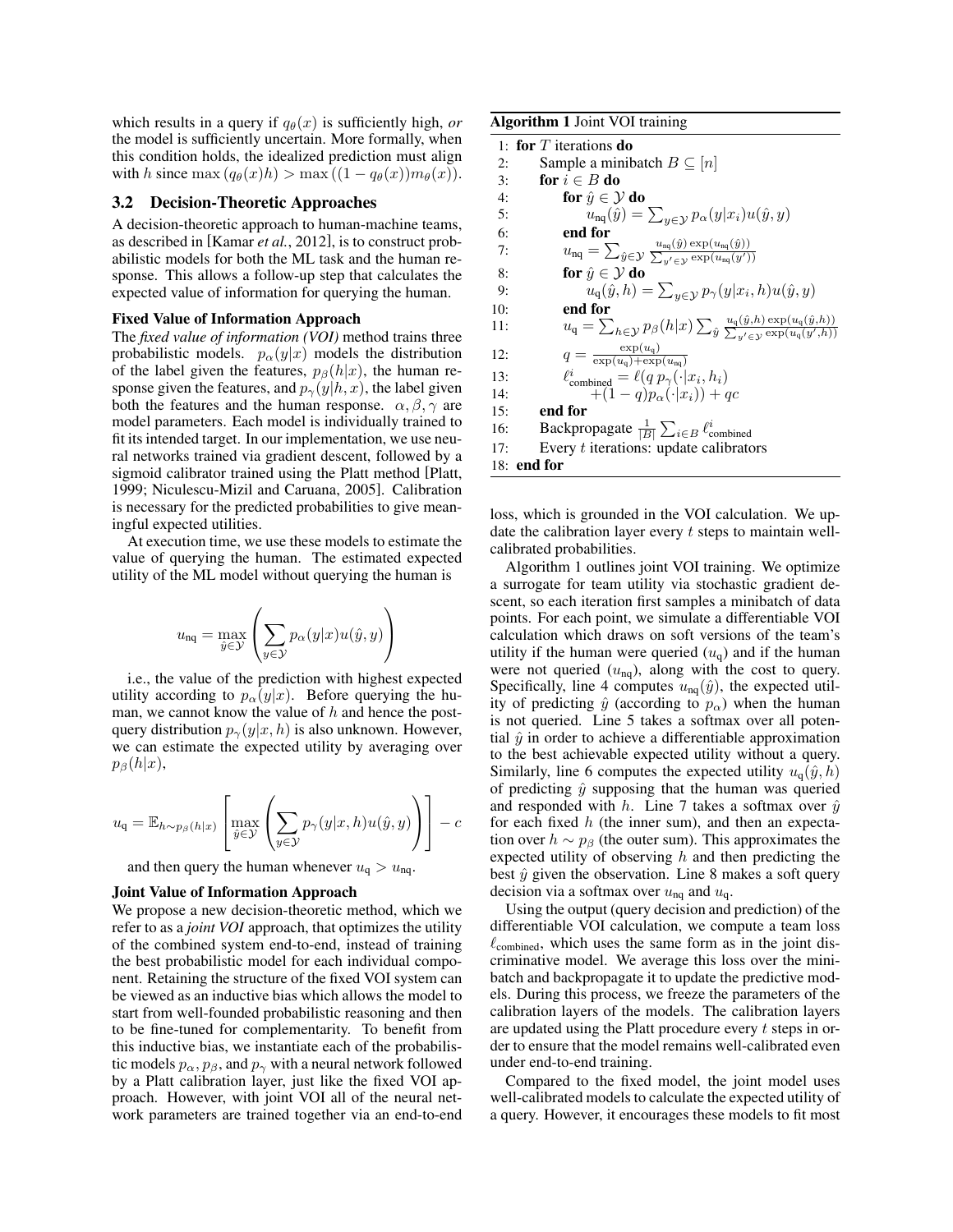carefully to parts of the space that the are best handled by the machine, and obtains human expertise for others.

# 4 Experiments

We conducted experiments in two real-world domains to explore opportunities for human-machine complementarity and methods to best leverage the complementarity.

#### 4.1 Domains

We first explore a scientific discovery task from the Galaxy Zoo project. Here, citizen scientists label images of galaxies as one of five classes to help understand the distribution of galaxies and their evolution. We use 10,000 instances for training and 4,000 for testing. Each instance contains visual features which previous work extracted from the dataset [\[Lintott](#page-7-9) *et al.*, 2008; Kamar *et al.*[, 2012\]](#page-6-3) for  $x$ . The human response  $h$  is the label assigned by a single volunteer (who may make mistakes), while the ground truth  $y$  is the consensus over many  $(> 30)$  volunteers.

We next study the medical diagnosis task of detecting breast cancer metastasis in lymph node tissue sections from women with a history of breast cancer. We use data from the CAMELYON16 challenge [\[Bejnordi](#page-6-10) *et al.*[, 2017\]](#page-6-10). Each instance contains a whole-slide image of a lymph node section. Each image was labeled by an expert pathologist with unlimited time, providing the ground truth y. It was also labeled by a panel of pathologists under realistic time pressure whose diagnoses contain errors; we sample  $h$  from the panel responses.

The dataset consists of 127 images. There are also 270 images without panel responses, with which we pretrain the ML models. To develop our models, we follow common practice from high-scoring competition entries (our implementation is based on [\[Vekariya, 2016\]](#page-7-10)). We first train a convolutional network (Inception-v3 [\[Szegedy](#page-7-11) *et al.*[, 2016\]](#page-7-11)) to predict whether cancer is present in  $256\times256$  pixel patches sampled from the larger wholeslide images. Then, we use Inception-v3 to predict the probability of cancer in each patch, giving a probability heatmap for each slide. We extract visual features from the heatmap (e.g., size of the largest cancer region, eccentricity of the enclosing ellipse, etc). These features are the input  $x$  into the human-AI task. This workflow produced the highest-scoring competition entries, ensuring we compare using a state-of-the-art ML method.

#### 4.2 Models

We compare each of the four approaches introduced earlier: fixed versus joint discriminative and VOI models. All use neural networks with ReLU activations and dropout ( $p = 0.2$ ). Our experiments vary the number of layers and hidden units to examine the impact of model capacity. We also show a "Human only" baseline that always queries the human and outputs their response h.

# 4.3 Results

We first examine the performance of these methods for the two tasks. Fig [2](#page-5-0) shows each method's total loss (com-

<span id="page-4-0"></span>Table 1: Comparison of joint and fixed VOI models across a range of settings. "Layers" gives the number of layers used in the predictive models, "Hidden," the number of hidden units, and "% diff.," the percentage improvement of the joint over fixed model (given as the min, average, and max improvement in loss over costs from 0 to 0.2).

| Task         | Layers                      | Hidden | $%$ diff. (min / avg / max) |
|--------------|-----------------------------|--------|-----------------------------|
| GZ.          |                             |        | 21.8/38.9/73.3              |
| GZ.          | 2                           | 50     | 2.13/9.02/14.0              |
| GZ.          | 2                           | 100    | $-1.05/8.89/13.5$           |
| CAM.         |                             |        | $-3.10/4.51/10.4$           |
| CAM. (asym.) |                             |        | $-1.26/5.13/15.2$           |
| CAM.         | $\mathcal{D}_{\mathcal{L}}$ | 20     | 0.30 / 1.82 / 2.65          |
| CAM. (asym.) | $\mathcal{D}_{\mathcal{L}}$ | 20     | $-0.80/1.91/4.85$           |
| CAM.         | 2                           | 50     | 0.00 / 0.03 / 2.31          |
| CAM. (asym.) | 2                           | 50     | $-0.67/1.70/2.28$           |

bining classification error and the cost of human queries). For each model, the dashed line shows the fixed version and the solid line denotes joint. For the joint models, we train the model under a range of weightings of classification loss vs query cost, and each  $x$ -axis point selects the version with lowest total loss for that cost. We show discriminative models with one- and two-layer networks. Because the one- and two-layer VOI models have fairly different losses (which compresses the plots), we only show two layers. Table [1](#page-4-0) gives results for all VOI configurations.

The joint models, which optimize for complementarity, uniformly outperform or tie their fixed counterparts. For Galaxy Zoo, joint training leads to 21-73% reduction in loss for the one-layer VOI models and 10- 15% reduction in loss for two-layer VOI. The reductions are 10-15% and 29% for the one and two layer discriminative models respectively. For CAMELYON16, joint training improves the one-layer discriminative model by up to 20% and the one-layer VOI model by up to 10%. For deeper models, joint training ties the fixed approach or makes modest improvements (around 2% reduction in loss). Next, we vary the problem setting to explore the factors that influence the benefits of joint training. First, we vary the capacity of the models, as measured by the number of hidden units. Figures [2b](#page-5-0) and [2d](#page-5-0) compare the total loss of different approaches when hidden unit sizes is reduced from 50 to 20. Table [1](#page-4-0) examines the effect of model capacity on the VOI-based approaches. Overall, joint training provides larger benefits with limited model capacity. For example, for CAMELYON16, the reduction of loss from joint training for discriminative approaches is up to 15% when hidden units are reduced to 20, whereas for the 50 neuron condition the two discriminative approaches are tied (two-layer models). This dovetails with earlier results that showed larger gains for shallower models. Essentially, a lower-capacity model has more potential bias (since it represents less complex hypotheses which cannot fit the ground truth as closely). This makes aligning the training process with team performance more important because some errors are inevitable; joint training helps the model focus its limited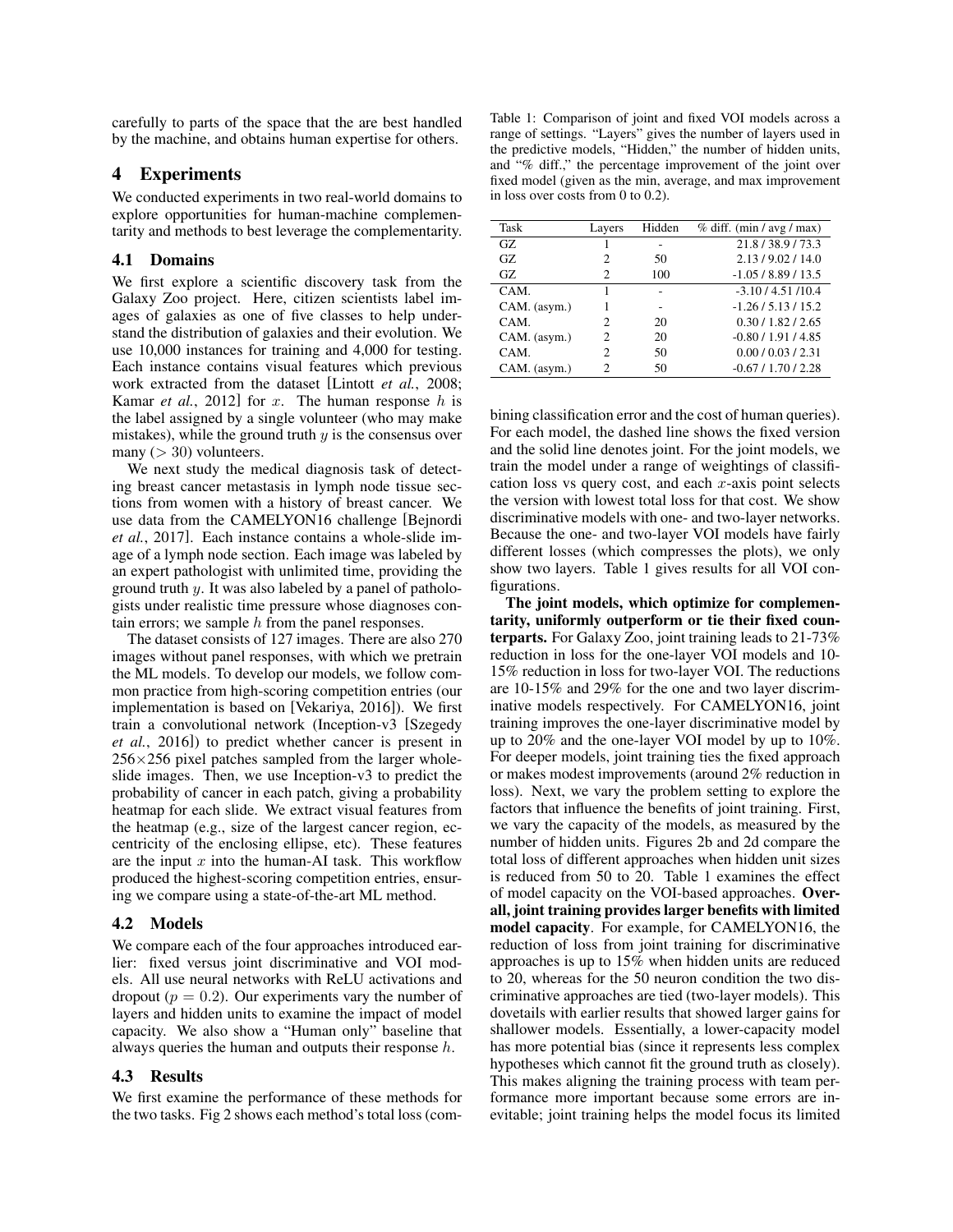<span id="page-5-0"></span>

Figure 2: Total loss (classification error + cost of queries to human) as a function of the cost of a human query. Top row: All approaches. Bottom row: Zooming in on decision-theoretic approaches. (a) Galaxy Zoo (b) CAMELYON16 (c) CAMELYON16, doubling the cost of false negatives. (d) CAMELYON 16, reducing hidden layers to 20 neurons (from 50). We omit the "human only" baseline for Galaxy Zoo since it has over twice the loss of any other method. All differences between fixed and joint models are statistically significant for Galaxy Zoo, and on the CAMELYON16 task for the discriminative models (Student t-test,  $p < 10^{-3}$ ). Due to the small size of the CAMELYON16 dataset (127 samples), not all VOI comparisons are statistically significant, but the larger differences approach significance (e.g,  $p < 0.15$  for the point with largest difference in each of Figures [2\(](#page-5-0)c-d)).

<span id="page-5-1"></span>

Figure 3: Detailed analysis on Galaxy Zoo task. Left: Error rate of machine versus human models for each class. Right: Fraction of instances in each class queried by the machine.

predictive ability on the most important regions. In theory, sufficiently large datasets would let us train arbitrarily complicated models that perfectly recover the ground truth, rendering simple models unnecessary. In practice, limited data requires us to prevent overfitting by restricting model capacity; maximizing the performance of simple models is valuable in many tasks.

The second experimental modification introduces an asymmetric loss for CAMELYON16: motivated by high cost of missing diagnoses in many areas of medicine (such as failing to recognize the recurrence of illness in patients with a history of cancer), we weight false negatives twice as heavily as false positives. The gaps between the fixed and joint models grow under asymmetric costs. For example, in Figure [2\(](#page-5-0)b) (equal costs), the two-layer model performance of discriminative or VOI approaches were previously tied. In Figure [2\(](#page-5-0)c) (asymmetric costs), the joint approaches now outperform their fixed counterparts by up to 10% (discriminative family) and 4.8% (VOI). Optimizing combined team performance is especially helpful when it is necessary to prioritize between potential errors.

Finally, we examine how joint training influences the capabilities of the ML system in relation to those of humans. We start with the Galaxy Zoo task (two-layer models, 50 hidden units,  $cost = 0.1$ ). Figure [3](#page-5-1) shows the error rates of the fixed and joint VOI models for each of the five classes when acting alone and when paired with people. Both the error rates of the two approaches on classes 2 and 3, and the way they query humans show differences, indicating that joint optimization changes how the ML system learns and makes decisions. The joint approach makes more queries to humans for classes that are hard for the machine and less for class 1, which is easy for the machine (note that class 1 accounts for over 70% of instances). This behavior improves team performance on classes 2 and 3 without diminishing performance on class 1. For class 3, the error rate of the joint VOI model is higher than its counterpart when acting alone, but lower when combined with the human, a reduction in loss that cannot be simply explained by the marginal increase in human queries. This shows that the joint model can harness human input more effectively by discovering input spaces within individual classes where the benefits of complementarity can be realized, and also that joint training encourages the model to manage tradeoffs in accuracy to leverage the ability to query the human.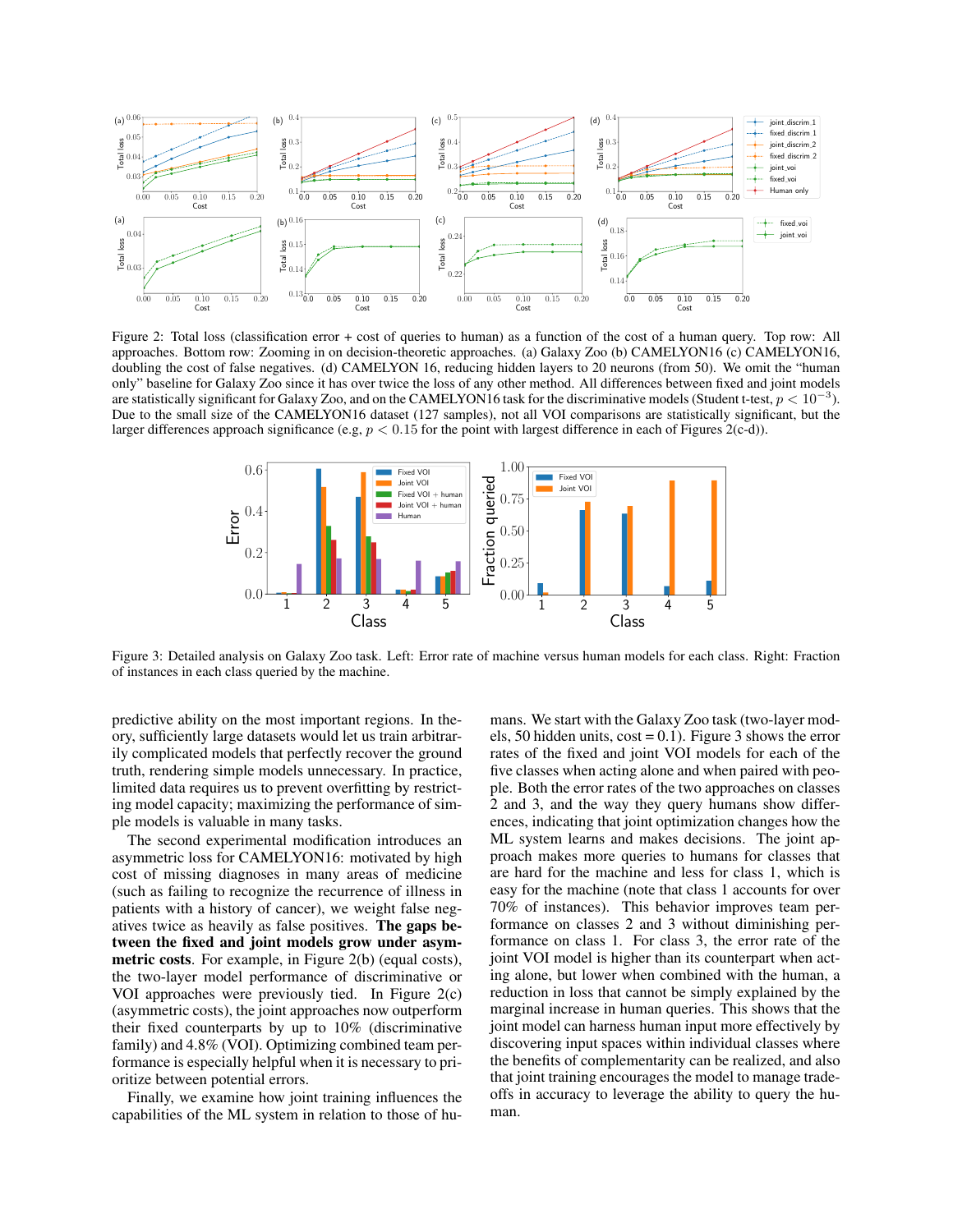<span id="page-6-11"></span>

Figure 4: Error rates of humans and decision-theoretic approaches for prominent feature regions of CAMELYON16.

We observe similar behavior for CAMELYON16. Here, we find clear structure in the human errors, uncovered by fitting the decision tree shown in Figure [4](#page-6-11) (for the uniform-cost task with two-layer models and 50 hidden units). Over 68% of human errors are concentrated in a region containing just 10% of instances, identified using two features. For each leaf, we show the error rate of the human, the fixed VOI model, and the joint VOI model. The joint model prioritizes the region that contains most of the human errors, improving from the 0.29 error rate of the fixed model to perfect accuracy. This comes at the cost of increased errors in the far-left leaf; however, in this region the human is almost perfectly accurate. Overall, this tradeoff made by the joint optimization leads to a 2% overall reduction in loss. In other words, the distribution of errors incurred by the joint model shifts to complement the strengths and weaknesses of the human.

# 5 Conclusion and Future Work

We studied how ML systems can be optimized to complement humans via the use of discriminative and decision-theoretic modeling methodologies. We evaluated the proposed approaches by performing experiments with two real-world tasks and analyzed the problem characteristics that lead to higher benefits from training focused on leveraging human-machine complementarity. The methods presented are aimed at optimizing the expected value of human-machine teamwork by responding to the shortcomings of ML systems, as well as the capabilities and blind spots of humans. With this framing, we explored the relationship between model capacity, asymmetric costs and ML-human complementarity. We see opportunities for studying additional aspects of human-machine complementarity across different settings. Directions include optimization of team performance when interactions between humans and machines extend beyond querying people for answers, such as settings with more complex, interleaved interactions and with different levels of human initiative and machine autonomy. We hope that the methods and results presented will stimulate further pursuit of opportunities for leveraging the complementarity of people and machines.

# Acknowledgments

We thank Besmira Nushi for advice on characterizing error regions and insightful conversations throughout, as well as the CAMELYON team for providing data on pathologist panel responses.

# References

- <span id="page-6-8"></span>[Bansal *et al.*, 2019a] Gagan Bansal, Besmira Nushi, Ece Kamar, Walter S Lasecki, Daniel S Weld, and Eric Horvitz. Beyond accuracy: The role of mental models in human-AI team performance. In *Proceedings of the AAAI Conference on Human Computation and Crowdsourcing*, volume 7, pages 2–11, 2019.
- <span id="page-6-9"></span>[Bansal *et al.*, 2019b] Gagan Bansal, Besmira Nushi, Ece Kamar, Daniel S Weld, Walter S Lasecki, and Eric Horvitz. Updates in human-AI teams: Understanding and addressing the performance/compatibility tradeoff. In *AAAI*, volume 33, pages 2429–2437, 2019.
- <span id="page-6-10"></span>[Bejnordi *et al.*, 2017] Babak Ehteshami Bejnordi, Mitko Veta, Paul Johannes Van Diest, Bram Van Ginneken, Nico Karssemeijer, Geert Litjens, Jeroen AWM Van Der Laak, Meyke Hermsen, Quirine F Manson, Maschenka Balkenhol, et al. Diagnostic assessment of deep learning algorithms for detection of lymph node metastases in women with breast cancer. *JAMA*, 318(22):2199–2210, 2017.
- <span id="page-6-1"></span>[Chen *et al.*, 2018] Hongming Chen, Ola Engkvist, Yinhai Wang, Marcus Olivecrona, and Thomas Blaschke. The rise of deep learning in drug discovery. *Drug discovery today*, 23(6):1241–1250, 2018.
- <span id="page-6-4"></span>[De *et al.*, 2020] Abir De, Paramita Koley, Niloy Ganguly, and Manuel Gomez-Rodriguez. Regression under human assistance. In *AAAI*, 2020.
- <span id="page-6-0"></span>[Esteva *et al.*, 2017] Andre Esteva, Brett Kuprel, Roberto A Novoa, Justin Ko, Susan M Swetter, Helen M Blau, and Sebastian Thrun. Dermatologistlevel classification of skin cancer with deep neural networks. *Nature*, 542(7639):115, 2017.
- <span id="page-6-6"></span>[Green and Chen, 2019] Ben Green and Yiling Chen. The principles and limits of algorithm-in-the-loop decision making. *CSCW*, 2019.
- <span id="page-6-5"></span>[Grgić-Hlača et al., 2019] Nina Grgić-Hlača, Christoph Engel, and Krishna P Gummadi. Human decision making with machine assistance: An experiment on bailing and jailing. *CSCW*, 2019.
- <span id="page-6-7"></span>[Hilgard et al., 2019] Sophie Hilgard, Nir Rosenfeld, Mahzarin R Banaji, Jack Cao, and David C Parkes. Learning representations by humans, for humans. *arXiv preprint arXiv:1905.12686*, 2019.
- <span id="page-6-2"></span>[Horvitz and Paek, 2007] Eric Horvitz and Tim Paek. Complementary computing: policies for transferring callers from dialog systems to human receptionists. *User Modeling and User-Adapted Interaction*, 17(1- 2):159–182, 2007.
- <span id="page-6-3"></span>[Kamar *et al.*, 2012] Ece Kamar, Severin Hacker, and Eric Horvitz. Combining human and machine intelligence in large-scale crowdsourcing. In *AAMAS*, pages 467–474, 2012.